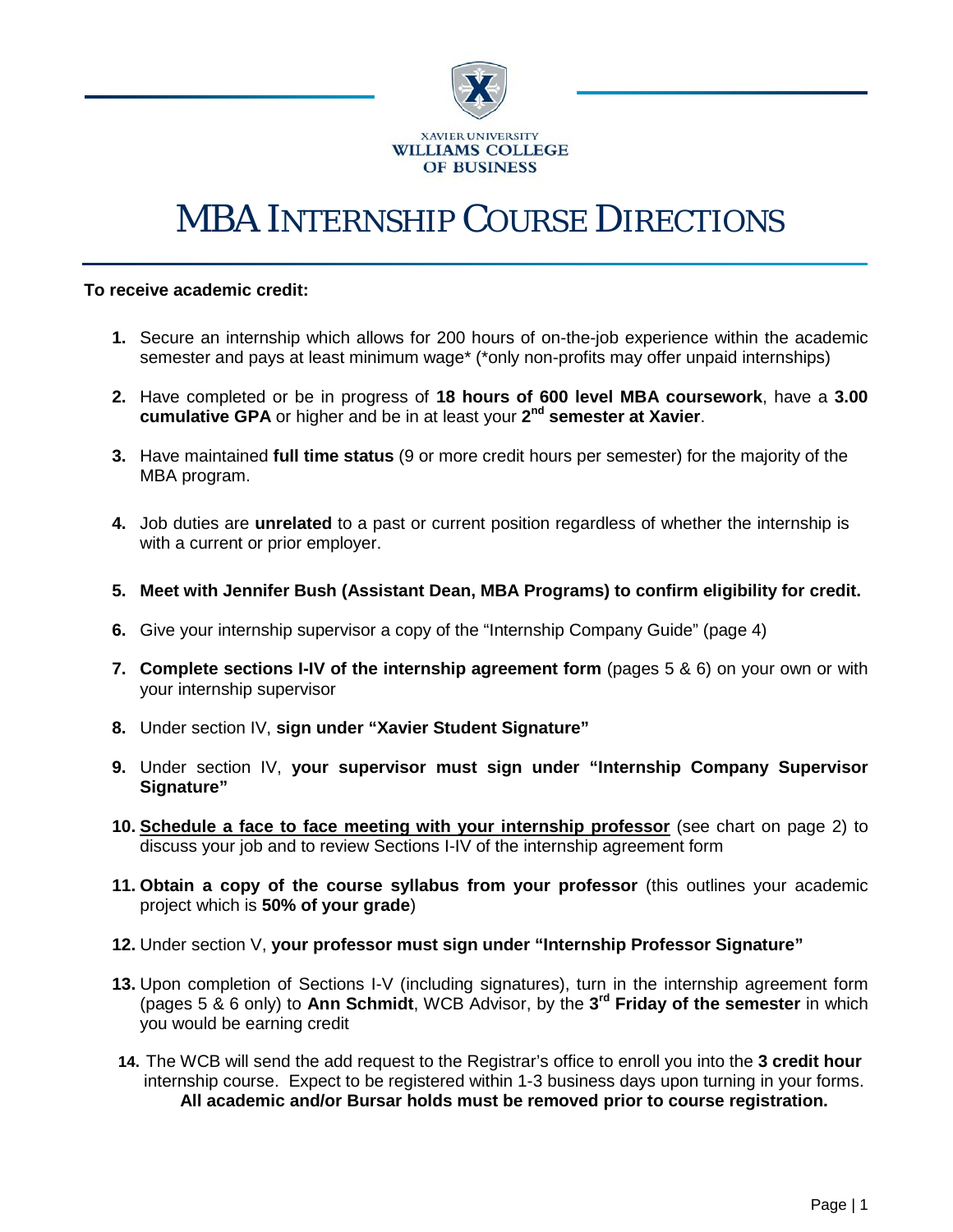## **ARE THERE ANY OTHER STIPULATIONS I SHOULD KNOW?**

- You must accumulate **at least 200 hours of on-the-job experience** to receive academic credit.
- Your internship must be served during the same academic semester in which you are registered. For example, you cannot work during the spring semester and register for the internship in the summer semester. **No retro-active internships are permitted.**
- An MBA Internship course counts as an elective in the *general* **concentration only**.
- Students with an F1 visa must work in conjunction with the Center for International Education ensuring proper INS procedures.

### **WHAT IS THE ROLE OF MY INTERNSHIP PROFESSOR?**

You will be under the direction and guidance of a Xavier professor. This professor will be monitoring and supervising your progress; will be available to you for technical assistance and advice; will stay in communication with your employer; will evaluate your performance; and will assign you a grade at the conclusion of the internship. The internship professors are listed in the below table.

#### **ARE THERE ANY FEES ASSOCIATED WITH THE INTERNSHIP COURSE?**

**A course fee of \$250** will be applied to your bursar bill. This cannot be waived.

#### **As with any other MBA course, you will be charged for 3 credit hours of MBA tuition.**

#### **HOW IS MY GRADE DETERMINED?**

An internship is treated the same as any classroom course at Xavier. You will have a professor, a syllabus, an academic project to complete, and you will receive a letter grade. Your final grade is assigned by your internship professor. It is weighted and based on the following documents:

- **50% academic project**. The project is determined, assigned and delineated by your internship professor in his/her syllabus. The academic project's scope and content vary depending on each professor. **The due date(s) for your academic project is determined by the professor and is indicated on the course syllabus.**
- **50% mid-term and final evaluation** from your employer. These evaluations are sent by the Academic Advisor and are completed electronically by your supervisor. The Academic Advisor will collect and compile these evaluations and forward them to your professor.

| <b>Department</b>                     | <b>Internship Professor</b> | <b>Office</b>  | <b>Phone</b> | Fax      | Email                   | <b>ML</b> |
|---------------------------------------|-----------------------------|----------------|--------------|----------|-------------------------|-----------|
| Accountancy                           | Dr. Sandra Richtermeyer     | 234 SMH        | 745-3654     | 745-4383 | richtermeyer@xavier.edu | 1213      |
| Economics                             | Dr. Steve Cobb              | 323 SMH        | 745-3053     | 745-3692 | cobb@xavier.edu         | 1212      |
| Finance                               | Ms. Kimberly Renners        | <b>225 SMH</b> | 745-3217     | 745-4383 | rennersk@xavier.edu     | 1213      |
| <b>Management Information Systems</b> | Dr. Adekunle Okunoye        | <b>207 SMH</b> | 745-3052     | 745-3692 | Okunoye@xavier.edu      | 1215      |
| Management                            | Dr. Daewoo Park             | 330 SMH        | 745-2028     | 745-3692 | parkd@xavier.edu        | 1215      |
| Marketing                             | Dr. Bob Ahuja               | 305 SMH        | 745-2935     | 745-3692 | ahuja@xavier.edu        | 1214      |

#### **INTERNSHIP PROFESSORS**

## **CONTACT (FOR ADDITIONAL QUESTIONS)**

**Jennifer Bush | Assistant Dean, MBA Programs** 120B Smith Hall ~ (P) 513-745-3527 ~ (F) 513-745-2929 ~ *bush@xavier.edu*

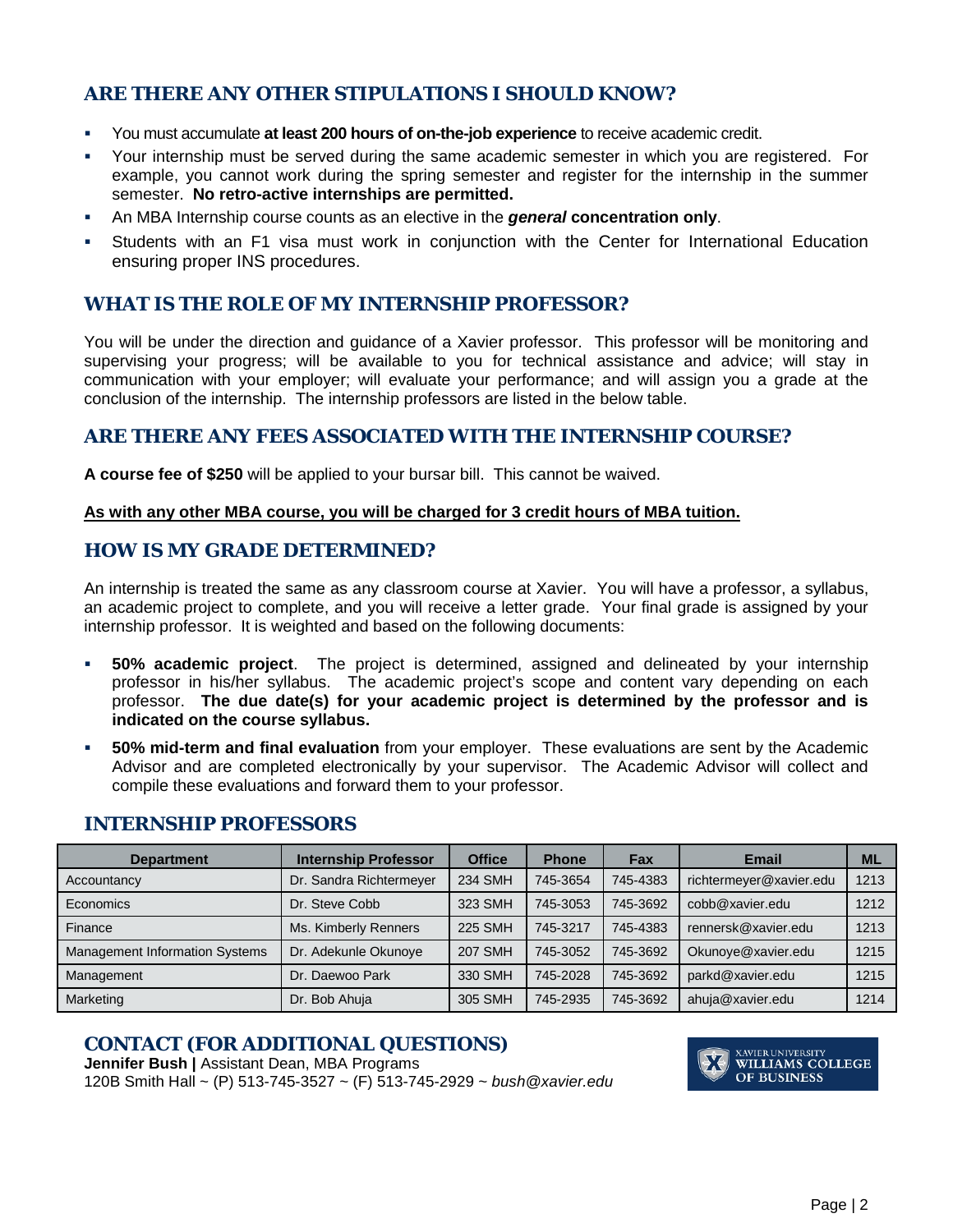

The WCB's Internship Program strives to provide business students with a forum for the meeting of classroom theory and business reality. The internship experience is designed to facilitate this goal and to benefit both intern and internship company. To assure achievement of these goals, the following items need to be understood.

## STUDENT RESPONSIBILITIES

As an intern, you are expected to perform and meet the same levels of quality, service, loyalty, and corporate policy as your fellow co-workers for the duration of the internship. In addition to adhering to your company's policies and procedures, you are also expected to:

- Exhibit appropriate professional dress and appearance in compliance with your company's policy.
- Comply with normal standards of production and behavior, especially in manners of ethics and professionalism per Xavier University's Student Handbook, Code of Student Conduct, Section 13 - as a representative of the University.
- Observe company holidays; **not** Xavier University holidays.
- Remain with your employer until a minimum of 200 hours have been completed.
- Ask for additional responsibilities, new challenges and/or business problems to motivate new insights and methodologies, as needed.
- Check your Xavier email and voice mail **daily** for communication from Xavier University, your Internship Professor and/or the WCB Advisor (Ann Schmidt). Respond as requested.
- Prepare an academic project at the conclusion your internship; this is 50% of your grade. Make certain you understand the expectations and requirements, as assigned by your Internship Professor and delineated in Section V of the Internship Agreement Form and in the internship course syllabus. Furthermore:
	- 1. The academic project's due date is determined by your Professor and is indicated on the course syllabus.
	- 2. If you fail to submit your academic project on time, you will automatically receive a grade of "I". On the 15<sup>th</sup> day of the next semester, any "I" is automatically rolled into an "F", per Xavier Registrar policy.
- Submit a course evaluation form. You will be notified via email at the end of the semester with directions.
- Contact your Internship Professor for advice and technical guidance regarding business application questions.
- Agree to pay a \$250 internship course fee and 3 hours of MBA tuition. This fee & tuition charge will be billed to your Bursar account upon registration for the course.
- Understand that this internship is not a condition of employment and that it does not qualify you for unemployment benefits upon the completion of the internship.
- Carry personal comprehensive health insurance coverage.
- Acknowledge that any loss, damage or injury which may result from participating in this internship, is the responsibility of yourself and that Xavier University, its employees and your employer will be held harmless from any liability for injury sustained while engaged in any activity associated with this internship.

If you have any questions or concerns, do not hesitate to contact Ms. Jennifer Bush, at (513) 745-3527 or bush@xavier.edu.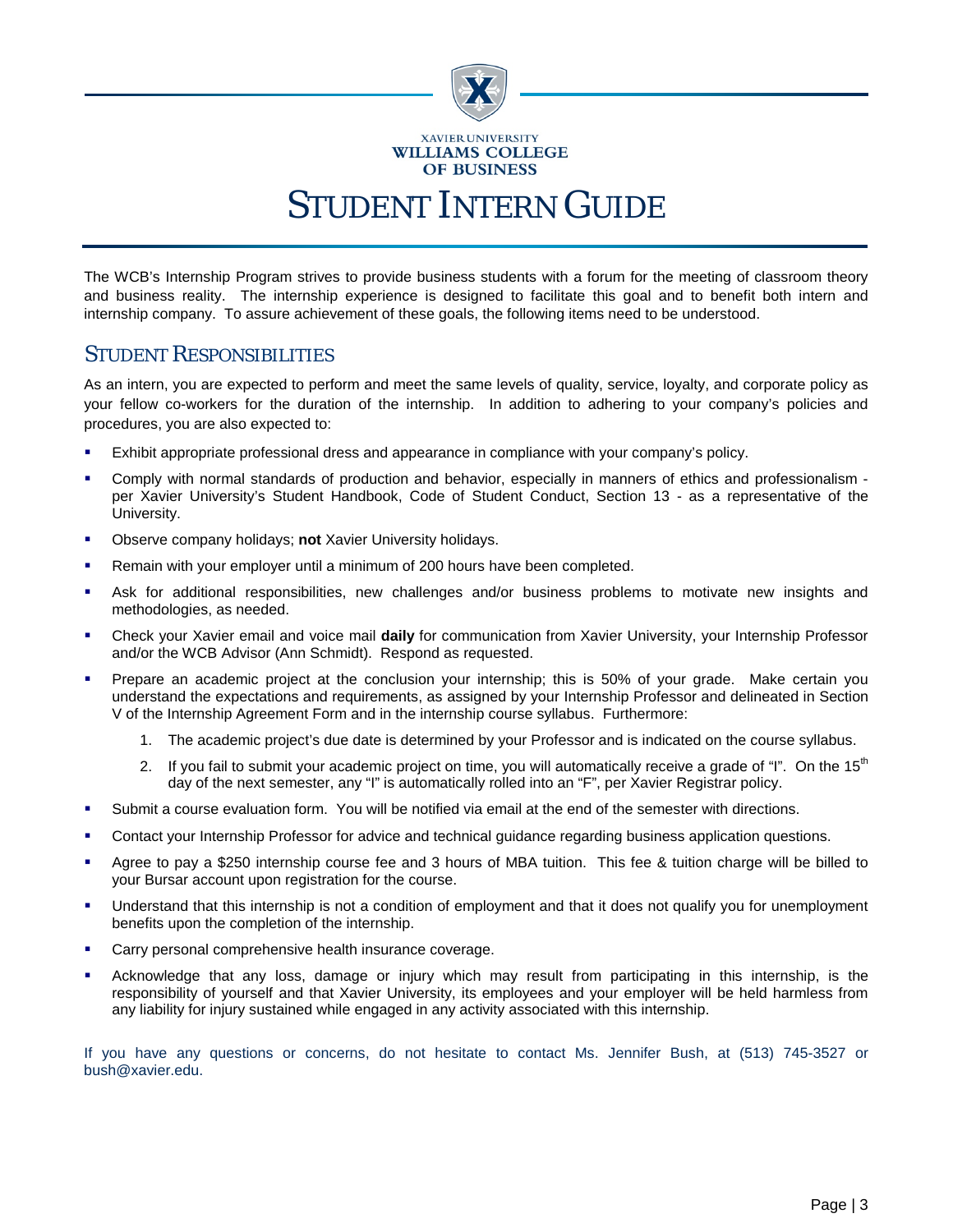

## INTERNSHIP COMPANY GUIDE

The WCB's Internship Program strives to provide business students with a forum for the meeting of classroom theory and business reality. The internship experience is designed to facilitate this goal and to benefit the intern and internship company.

## **STUDENT EXPECTATIONS**

The Xavier University internship student you hire will be under your direction for the duration of the internship period. They are expected to meet the same levels of quality, service, loyalty and corporate policy as your employees. They are required to comply with various Xavier expectations as stated in the "Student Intern Guide." The intern must:

- Comply with your corporate policy on professional dress, appearance and conduct.
- Observe company holidays, **not** Xavier University holidays.
- Comply with any other corporate standards of employment, including operation procedures and professional behavior.
- Remain with you until **at least 200 hours** has been accomplished. If the intern is agreeable, they can continue working for you indefinitely.

## **COMPANY EXPECTATIONS**

Xavier asks that you treat your intern with the same care and respect as any employee. You, as the internship company, are expected to:

- Establish and communicate the details of the intern's title, job duties, responsibilities, hours and salary via Xavier's Internship Agreement Form.
- Assume responsibility for direct supervision of the intern. A qualified employee should be appointed as the intern's direct supervisor. The ideal supervisor will not only understand the objectives of the program and have the time, energy and interest to devote to the intern, but will also see their role as a mentor.
- Provide adequate new employee orientation and training, as well as any necessary equipment, supplies and work space.
- Integrate the intern as a team member of the company. Interns should be invited and encouraged to attend staff meetings, professional society meetings and company events.
- Plan the intern's work assignments to relate to his/her major field of study and/or career interest (as outlined in the "Learning Objectives" section of the Internship Agreement Form), as well to involve meaningful, varied and productive work.
- Offer the intern additional responsibilities and increasingly complicated work assignments to stimulate thought and creativity. Introduce new challenges and business problems to motivate new insights and methodologies.
- Influence and shape the intern's attitude, judgment and work habits using frequent and informal feedback, company performance appraisals, and Xavier's two electronic evaluations (see next item).
- Submit an online mid-term and final evaluation about the intern's performance. *The timing of the mid-term and final evaluations coincides with Xavier's academic semester,* not necessarily with the intern's time with your company. Xavier will notify you via email with instructions for the completion of this document.
- Consult with the Internship Professor or MBA Advisor as appropriate about any issues or concerns that may arise over the course of the internship period.
- Hold Xavier University and its employees harmless for any injury, damage or loss the intern may cause to the company worksite, its employees or property. Additionally, Xavier University provides no Worker's Compensation or personal liability coverage for the student.

For further inquiries, contact Ms. Jennifer Bush, Assistant Dean, MBA Programs, at (513) 745-3527 o[r bush@xavier.edu.](mailto:bush@xavier.edu)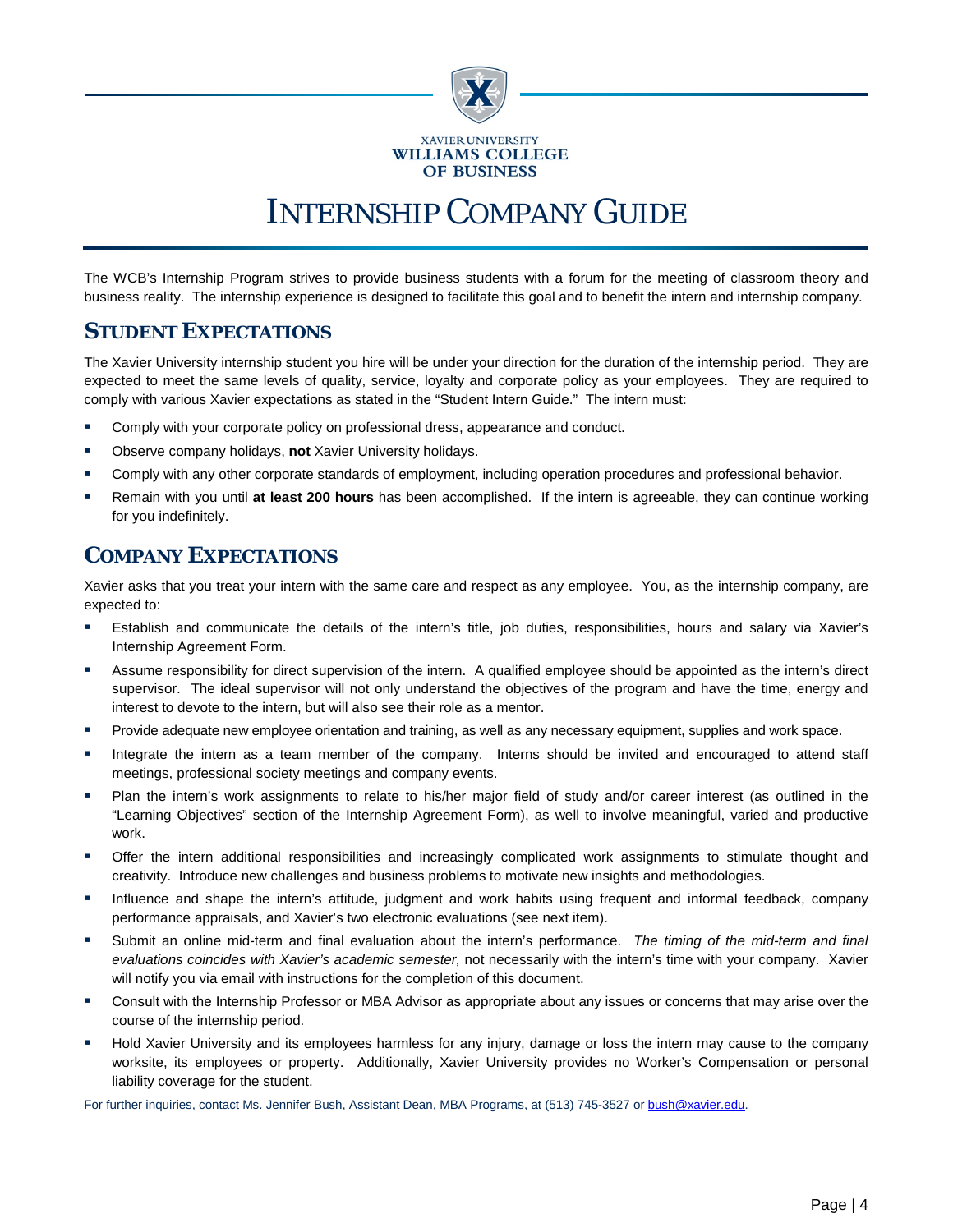

## MBA INTERNSHIP AGREEMENT FORM

Upon registration for the course, your Bursar account will be charged a **\$250 course fee** AND **3 credit hours of MBA tuition**.

#### **I STUDENT INFORMATION** *(COMPLETED BY STUDENT)*

| Xavier Student ID Number: $0$ $0$ $0$ $ 0$ $      -$                                                            |                                                                                                                                                                          |
|-----------------------------------------------------------------------------------------------------------------|--------------------------------------------------------------------------------------------------------------------------------------------------------------------------|
|                                                                                                                 |                                                                                                                                                                          |
|                                                                                                                 |                                                                                                                                                                          |
|                                                                                                                 | Telephone: $(\_\_\_\_\_\_\_\_)\_\_\_\_\_\_\_\_$ = $\_\_\_\_\_\_\_\_$ = $\_\_\_\_\_\_\_\_\_$ = $\_\_\_\_\_\_\_\_$ Expected Graduation (MM/YYYY): $\_\_\_\_\_\_\_\_\_\_\_$ |
|                                                                                                                 | Current GPA: ______ . _____ _____                                                                                                                                        |
|                                                                                                                 |                                                                                                                                                                          |
| Pay Rate <sup>1</sup> : $\frac{1}{2}$ $\frac{1}{2}$ $\frac{1}{2}$ /hour Estimated Hours Per Week <sup>2</sup> : |                                                                                                                                                                          |
|                                                                                                                 | <sup>1</sup> If a for-profit company, must be at least minimum wage. $\frac{2}{\pi}$ No more than 20 hours per week if student is taking classes full-time.              |

#### **II INTERNSHIP COMPANY INFORMATION** *(COMPLETED BY STUDENT AND/OR SUPERVISOR)*

## **III INTERNSHIP DESCRIPTION** *(COMPLETED BY STUDENT AND/OR SUPERVISOR)*